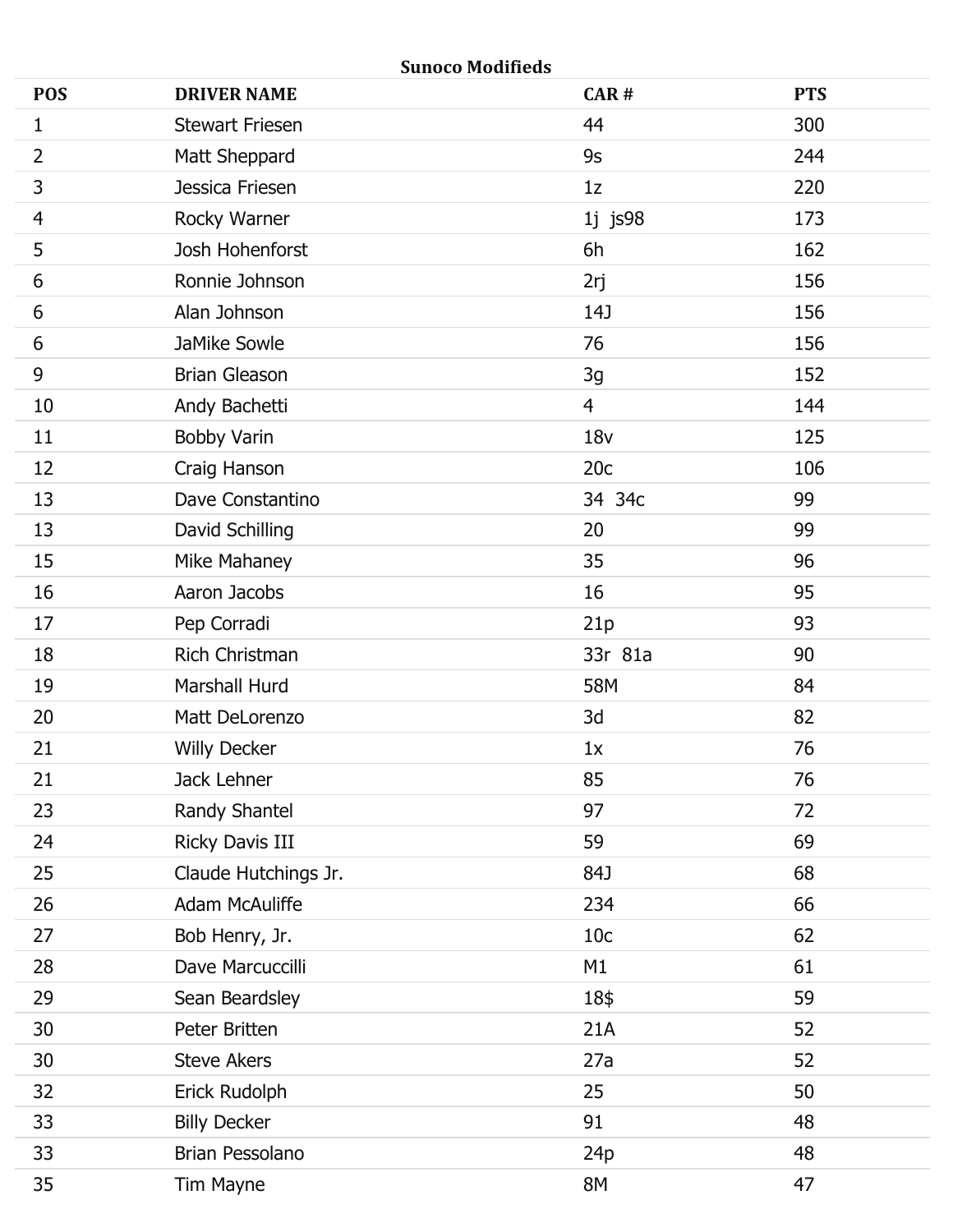| 36 | Danny Varin            | 93              | 46 |
|----|------------------------|-----------------|----|
| 36 | <b>Ancel Collins</b>   | 22              | 46 |
| 38 | <b>Tyler Dippel</b>    | $\mathbf{1}$    | 44 |
| 39 | Darren Smith           | 12              | 38 |
| 40 | <b>Rusty Smith</b>     | 34s             | 34 |
| 41 | Matt Janczuk           | 33x             | 32 |
| 42 | Jim Introne, Jr.       | 9x              | 30 |
| 43 | <b>Adam Roberts</b>    | 63              | 27 |
| 43 | Alex Yankowski         | 84Y             | 27 |
| 45 | Zack Payne             | 7z              | 26 |
| 46 | Jeff Rockefeller       | 816             | 25 |
| 47 | Dylan Scribner         | 10 <sub>S</sub> | 24 |
| 48 | <b>Brian Murphy</b>    | 42              | 23 |
| 48 | <b>Tim Fuller</b>      | 19              | 23 |
| 50 | Mike Maresca           | 7MM             | 22 |
| 50 | Derrick McGrew Jr.     | 24M             | 22 |
| 50 | Justin Wright          | 19 <sub>w</sub> | 22 |
| 53 | Ronnie Holmes          | 82              | 20 |
| 53 | Larry Wight            | 99L             | 20 |
| 53 | George Foley           | 34f 24f         | 20 |
| 53 | Jim Walsh              | 369             | 20 |
| 53 | Keith Flach            | 43              | 20 |
| 53 | Michael Maresca        | 7mm             | 20 |
| 53 | <b>Rusty Smith</b>     | R <sub>2</sub>  | 20 |
| 53 | Shaun Walker           | 21              | 20 |
| 61 | <b>Brian Calabrese</b> | 21c             | 10 |
| 61 | Ryan Darcy             | 21              | 10 |
| 61 | Vince Visconti         | 9V              | 10 |
| 61 | CJ Casteletti          | $117$ jr        | 10 |
| 61 | Will Shields           | <b>82S</b>      | 10 |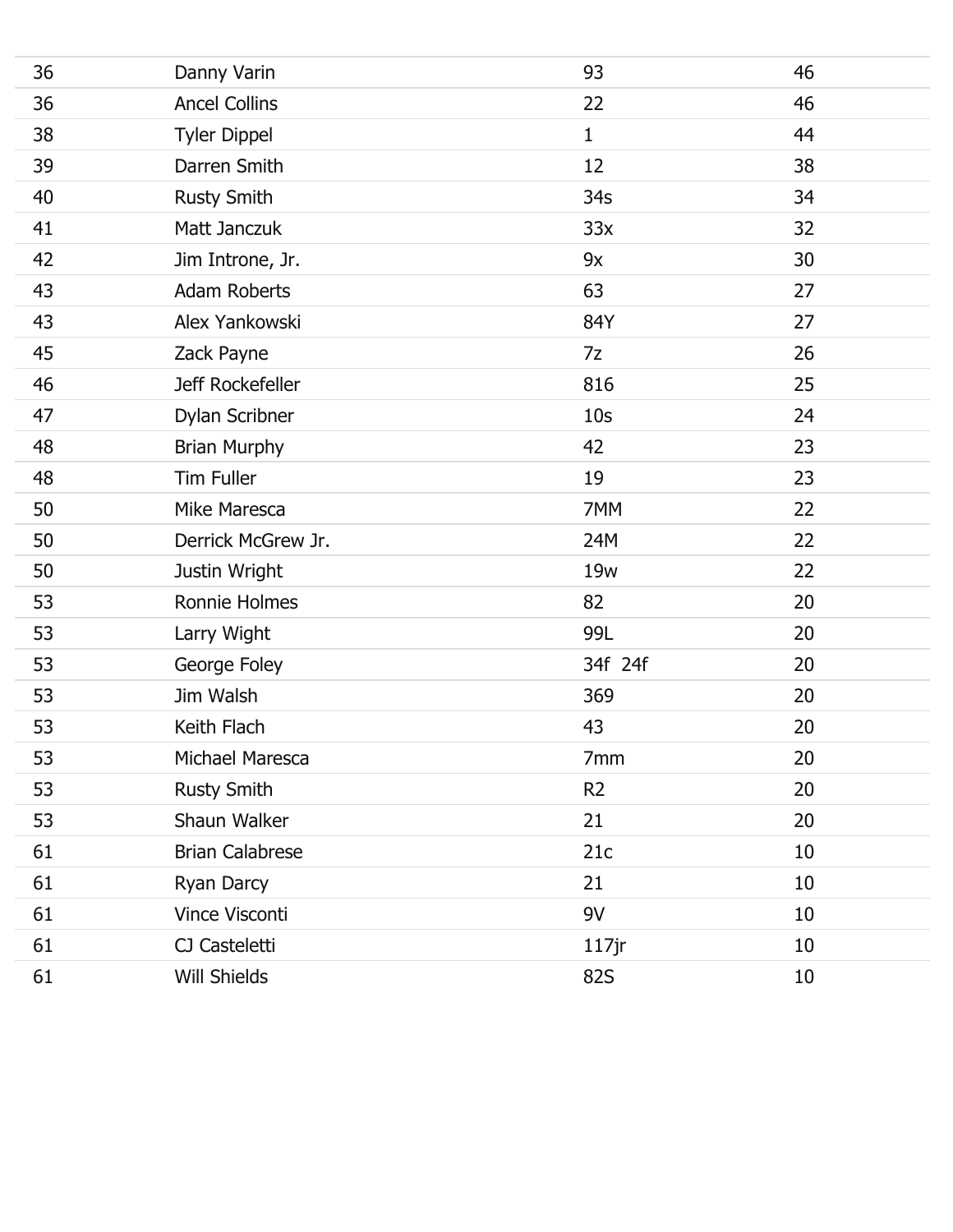| Worthington Industries Crate 602 Sportsman |                        |                |            |  |
|--------------------------------------------|------------------------|----------------|------------|--|
| <b>POS</b>                                 | <b>DRIVER NAME</b>     | $CAR$ #        | <b>PTS</b> |  |
| $\mathbf{1}$                               | Chad Edwards           | 10%            | 234        |  |
| $\overline{2}$                             | <b>Brian Calabrese</b> | 21c            | 220        |  |
| 3                                          | Cody Clark             | $\overline{4}$ | 219        |  |
| 4                                          | Payton Talbot          | 14t            | 214        |  |
| 5                                          | Mark Mortensen         | 1 <sub>m</sub> | 204        |  |
| 6                                          | Addison Bowman         | 12             | 198        |  |
| 7                                          | <b>Tanner Warner</b>   | 3              | 192        |  |
| 8                                          | Tucker O'Connor        | 42             | 190        |  |
| 9                                          | Matt Janczuk           | 33x            | 180        |  |
| 10                                         | Chip Constantino       | 63             | 149        |  |
| 11                                         | Rocco Leone            | 87 16          | 132        |  |
| 12                                         | Willy Decker, Jr.      | 1X             | 119        |  |
| 13                                         | Shawn Frost            | 15             | 117        |  |
| 14                                         | Dave Richer            | 92 318         | 108        |  |
| 15                                         | Tim Hartman Jr.        | 22             | 106        |  |
| 16                                         | Jason Reome            | 27             | 99         |  |
| 17                                         | AJ Miller              | 14AJ           | 90         |  |
| 18                                         | Jason Greco            | <b>12J</b>     | 86         |  |
| 19                                         | <b>Brendan Gibbons</b> | b24            | 86         |  |
| 19                                         | <b>Brian Borst</b>     | 69             | 82         |  |
| 21                                         | <b>Tony Farone</b>     | 18             | 82         |  |
| 22                                         | Dana Camenga           | 110            | 73         |  |
| 23                                         | Steve Kotary           | 31             | 71         |  |
| 24                                         | Ed Lukas               | 77L            | 70         |  |
| 25                                         | David Manchester       | 4m             | 66         |  |
| 26                                         | Tim Falter             | 71             | 65         |  |
| 27                                         | Troy Palmer            | 17             | 64         |  |
| 28                                         | Kyle Demetro           | 15D            | 60         |  |
| 28                                         | <b>Brett Mortensen</b> | 1B             | 60         |  |
| 30                                         | Mike Ketchum           | 15             | 58         |  |
| 31                                         | Kevin Crave            | 51             | 57         |  |
| 32                                         | Kurtis Hohensheldt     | 54h            | 48         |  |
| 33                                         | Alan Hodge             | 7H             | 47         |  |
| 33                                         | Tim Dwyer              | 1a             | 47         |  |
| 35                                         | <b>Ricky Quick</b>     | 84             | 46         |  |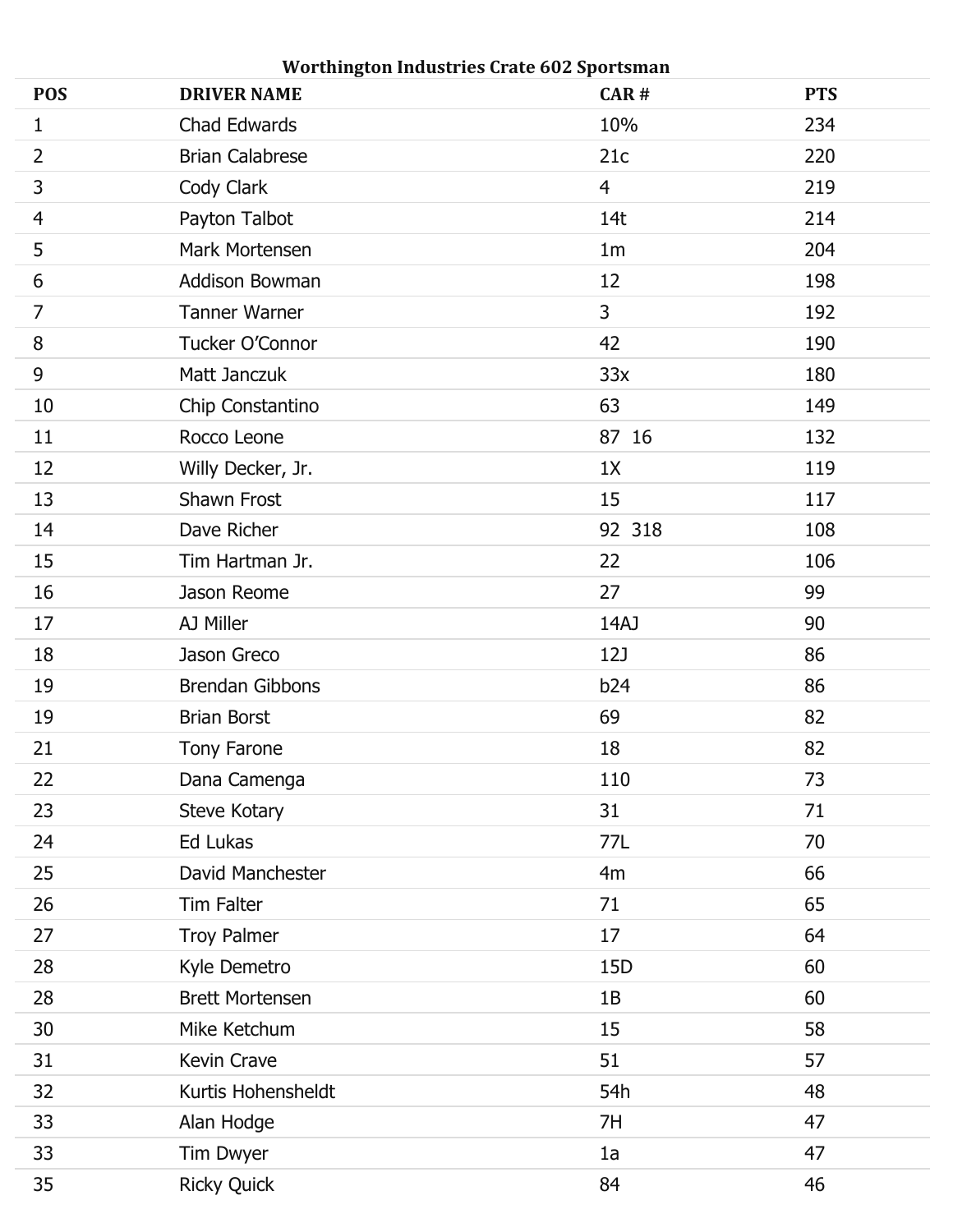| 36 | <b>Griffen Mansmith</b> | 99              | 44 |
|----|-------------------------|-----------------|----|
| 37 | Aaron Burton            | 26a             | 43 |
| 38 | Mike Grover             | 33G             | 42 |
| 39 | <b>Richie Riggs</b>     | 39              | 41 |
| 40 | Ed Downing              | 44C             | 40 |
| 40 | Joe Williams            | 19L             | 40 |
| 40 | Robert Bublak           | $\overline{7}$  | 40 |
| 43 | Jeremy Slosek           | 16 <sub>S</sub> | 38 |
| 43 | Michael McCallion       | 96              | 38 |
| 45 | Jeremiah Munson         | 11              | 36 |
| 46 | Nick Scavia             | 17s             | 34 |
| 47 | <b>Will Sheilds</b>     | <b>82S</b>      | 32 |
| 48 | <b>Brad Alger</b>       | 78A             | 30 |
| 48 | Kathy Bellen            | 77K             | 30 |
| 50 | David Hackett Jr.       | 82H             | 28 |
| 51 | David Dickey            | 23T             | 25 |
| 51 | William August          | 50              | 25 |
| 53 | <b>Greg Havlicek</b>    | 85              | 24 |
| 53 | <b>Scott Mallette</b>   | 220             | 24 |
| 55 | Dan Santabarbara        | 7j              | 22 |
| 55 | <b>Nick Stone</b>       | 1               | 22 |
| 57 | Anthony Cardamone       | 22c             | 21 |
| 57 | Mark Effner             | 17E             | 21 |
| 57 | <b>Troy Zilles</b>      | 14z             | 21 |
| 60 | <b>Brandon Loucks</b>   | 23              | 20 |
| 60 | Matt Richardson         | 262             | 20 |
| 60 | Pat Nolan               | 557             | 20 |
| 60 | <b>Ted Starr</b>        | 13              | 20 |
| 64 | Don Bellen              | 66              | 10 |
| 64 | Shane Larman            | 09S             | 10 |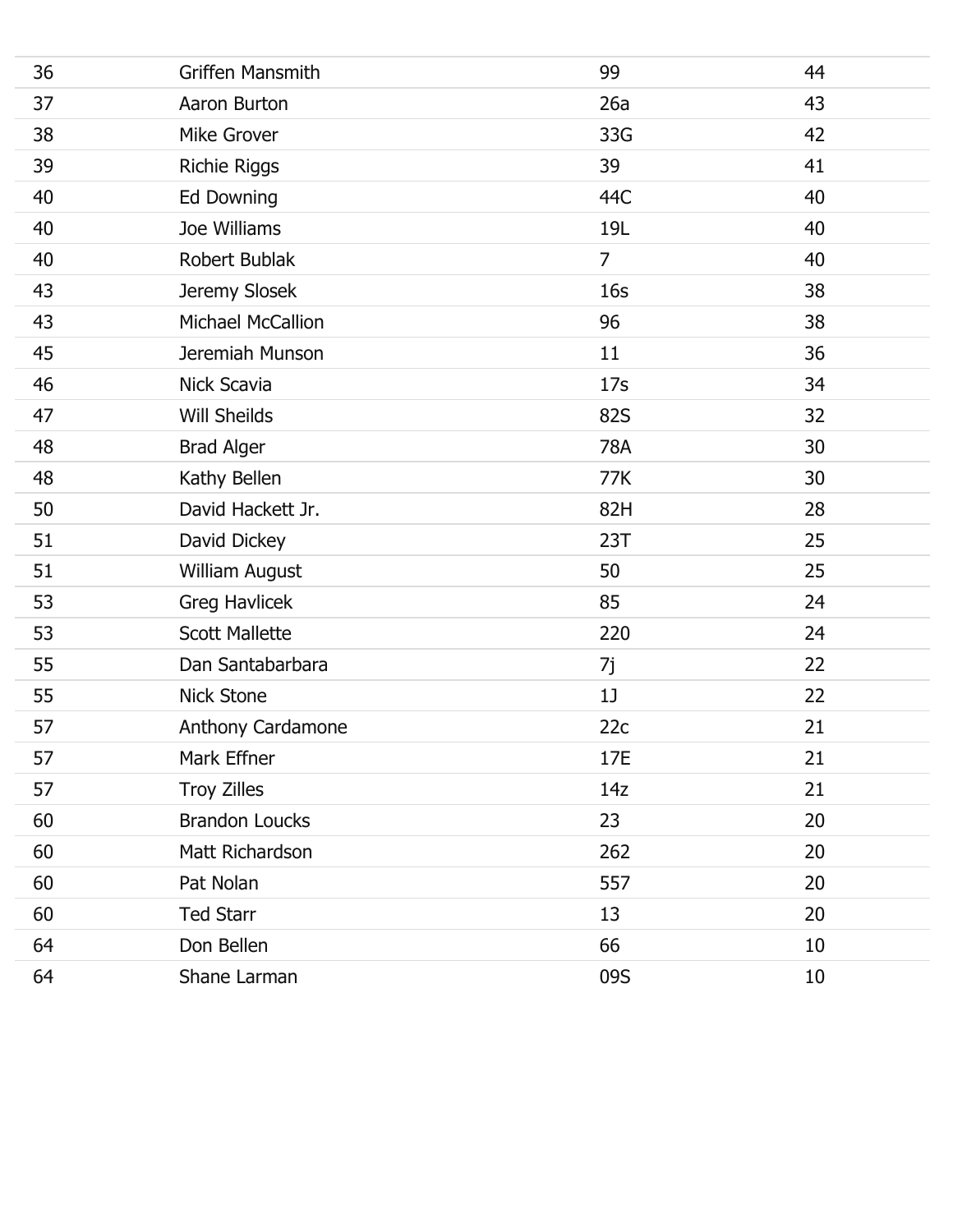| <b>Next Generation Graphix Pro Stocks</b> |                         |        |            |
|-------------------------------------------|-------------------------|--------|------------|
| <b>POS</b>                                | <b>DRIVER NAME</b>      | CAR#   | <b>PTS</b> |
| $\mathbf{1}$                              | <b>Nick Stone</b>       | 8n     | 260        |
| $\overline{2}$                            | Beau Ballard            | 15     | 256        |
| 3                                         | Kenny Gates             | 35     | 248        |
| 4                                         | Devon Camenga           | 110    | 216        |
| 5                                         | Ivan Joslin             | 8j     | 208        |
| 6                                         | <b>Bill Knapp</b>       | 21     | 202        |
| $\overline{7}$                            | Jason Morrison          | 715    | 183        |
| 8                                         | Josh Coonradt           | 00x    | 182        |
| 9                                         | AJ Walters              | 7w 722 | 139        |
| 10                                        | Jim Normoyle            | 74N    | 134        |
| 11                                        | Luke Horning            | 2h     | 128        |
| 12                                        | <b>Andy Graves</b>      | 96     | 115        |
| 13                                        | Kyle Hoard              | 76     | 108        |
| 14                                        | Chuck Dumblewski        | 7d     | 102        |
| 15                                        | Ed Kotary               | 101    | 96         |
| 16                                        | Shane Playford          | 6      | 83         |
| 17                                        | Frank Hoard, Jr.        | 78     | 82         |
| 18                                        | Mike Kasluskas          | 15K    | 76         |
| 19                                        | Randy Cosselman         | 5c     | 73         |
| 20                                        | Tim Wood                | 22     | 65         |
| 21                                        | <b>Chuck McSpirit</b>   | 57     | 64         |
| 22                                        | John Holmes             | 28H    | 63         |
| 23                                        | John Roese              | 28     | 62         |
| 23                                        | <b>Steve Cosselman</b>  | 25     | 62         |
| 23                                        | Jerry Streeter          | 29     | 62         |
| 26                                        | <b>Gary Silkey</b>      | 75     | 57         |
| 27                                        | Mike Kalkbrenner        | 2k     | 54         |
| 28                                        | Jay Corbin              | 8C     | 50         |
| 28                                        | Bret Belden             | 67w    | 48         |
| 30                                        | Travis Welch            | 67W    | 48         |
| 30                                        | <b>Scott Towslee</b>    | 23     | 47         |
| 32                                        | Cliff Haslun            | 13     | 47         |
| 33                                        | Don Collins             | 149    | 44         |
| 34                                        | <b>Brian Wesseldine</b> | 60     | 41         |
| 34                                        | Dan Krajewski           | 80     | 30         |